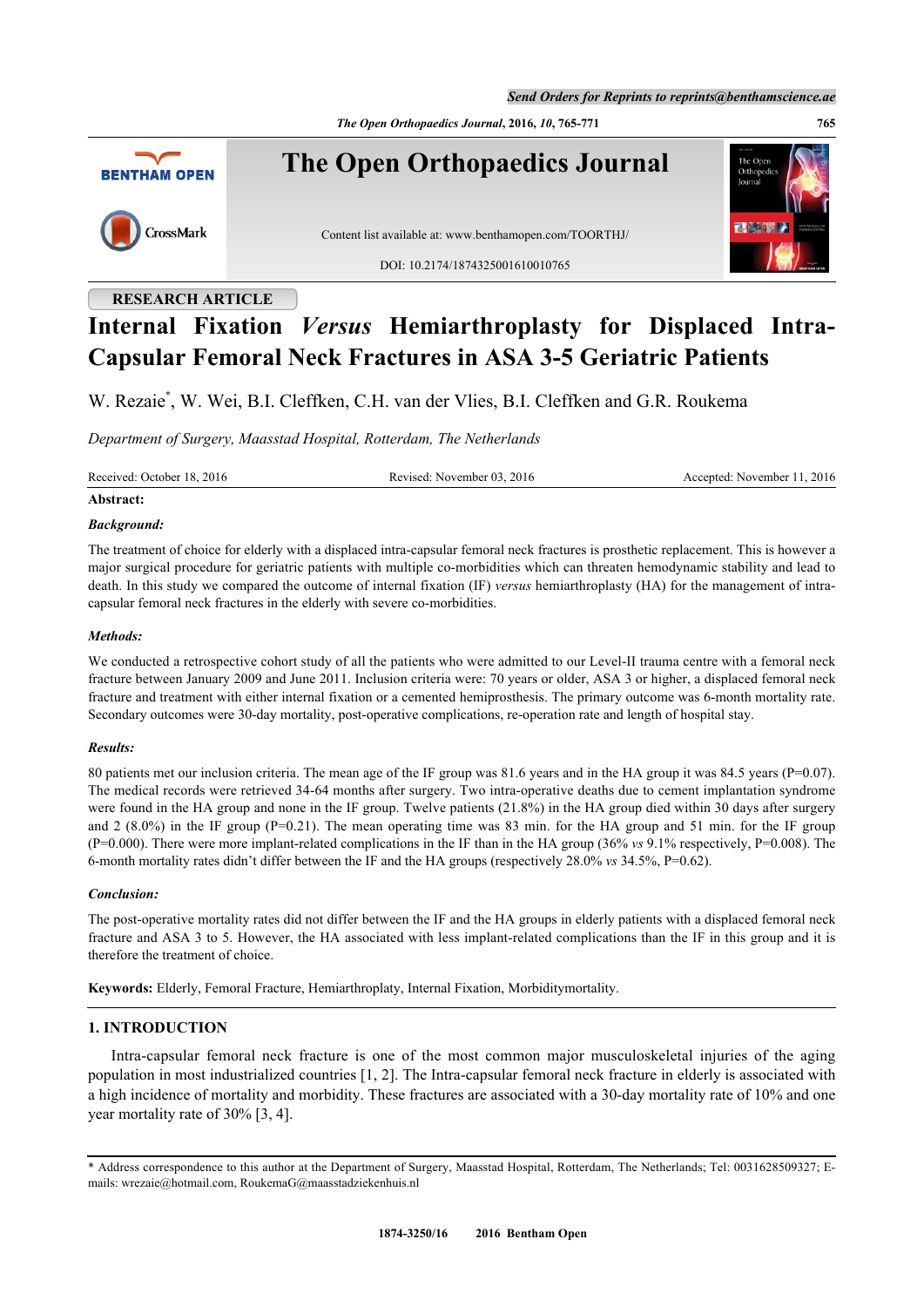Hemiarthroplasty (HA) is the treatment of choice in older patients with a displaced femoral neck fracture [\[5](#page-5-4) - [7\]](#page-5-5). Different studies demonstrated that a HA resulted in a lower likelihood of developing implant-related complications and consequent reoperations than internal fixation in this group [[8](#page-5-6) - [10](#page-5-7)]. HA has also better predictable functional and longterm outcomes [\[8](#page-5-6) - [10](#page-5-7)]. However, the HA procedure in older patients with co-existing pathologies can increase the risk of intra- and post-operative mortality rates due to a long anaesthetic course, large surgical exposure, great blood loss and development of cement implantation syndrome[[11](#page-5-8) - [13](#page-5-9)]. Moreover, a number of patients are unfit for HA procedures due their fragile medical conditions [[14](#page-5-10) - [16\]](#page-6-0). Bone cement implantation syndrome is characterized with intra-operative cardiopulmonal disturbance, occurring around the time of cementation of femoral stem, which could lead to intra-operative death [\[11](#page-5-8), [17,](#page-6-1) [18](#page-6-2)]. The clinical presentation of bone cement implantation syndrome varies from transient desaturation and hypotension to cardiac arrhythmias and cardiac arrest during cementation of stem [\[11\]](#page-5-8). Koessler *et al*. have shown that during this process, embolism may occur in 93% of patients [\[19](#page-6-3)]. Some authors demonstrated that cardiopulmonally unstable elderly patients with a high American Society of Anesthesiologists (ASA) score undergoing cemented arthroplasty are at risk for intra-operative death due to embolism [\[11,](#page-5-8) [20,](#page-6-4) [21](#page-6-5)]. Internal fixation procedures such as closed reduction of the fracture and internal fixation of displaced femoral neck fractures with three canulated hip screws (CHS) or dynamic hip screw (DHS) are alternatives to hemiarthrplasty in high risk geriatric patients. This offers significant advantages in terms of minimal surgical trauma and prevention of cement implantation syndrome. Little is known about the effect of this technique on mortality in this specific group of patients. However, internal fixation is more often complicated with later displacement of de neck fracture, non-union and avascular necrosis [\[22](#page-6-6), [23\]](#page-6-7). The aim of this study was to compare the surgical outcome in elderly with severe medical conditions and a displaced fracture of femoral neck who were treated either by IF or HA.

## **2. PARTICIPANTS AND METHODS**

## **2.1. Patients**

The inclusion criteria were: an age of 70 or older, a displaced intra-capsular femoral fracture, ASA (American College Anaesthesiology) classification 3 or higher and treatment with either IF, using 3 CHS (Stryker) or DHS (Stryker) or a cemented HA (Mathys femur stem). All patients registered in the hip trauma database who were treated for a femoral neck fracture between the first of January 2009 and  $30<sup>th</sup>$  of June 2011 at a level 2 trauma hospital in the Netherlands were evaluated. Institutional approval was obtained for the use of medical records. The patients were classified according to age, gender, type of fracture, the time to surgery following admission, general health status according to ASA classification and surgical methods. The intra-capsular femoral neck fracture was classified to displaced and un-displaced fracture. The patients' general physical health status were assessed by the anaesthesiologist according to ASA classification before surgery. ASA 1 indicates a completely healthy person; ASA 2, a person with mild systemic disorder; ASA 3, a person with severe systemic disease that is incapacitating; ASA 4, a person with incapacitating disease that is a constant threat to life; ASA 5, a moribund patient who is not expected to live 24 h with or without surgery.

#### **2.2. Surgical Technique**

All operations in both groups were carried out by a trauma surgeon or a senior trainee under the direct supervision of a trauma surgeon. IF or HA was chosen depending on the preference of the surgeon. Internal fixation was performed with the patient lying supine on a fracture table with the aid of image intensifier. The fractures were reduced closely and fixed internally by means of three CHS 7.3 mm (Stryker) or DHS (Synthes) according to the recommendations of AO. In case of hemiprothesis, a cemented Mathys implant was inserted, using the anterolateral approach in the HA group. A geriatric consultant and anaesthetic consultant reviewed all patients prior to the surgery on the weekdays. At the weekend and holidays, patients were reviewed solely by anaesthetic consultant. The patients consequently are prepared as necessary before transfer to the operating theatre. All patients were given ceftriaxon (1.5 grams) pre-operatively and 2500IE of low molecular weight heparin (Fragmin) for six weeks post-operatively. On weekdays, all patients reviewed daily by the ward-based trainee and geriatric team and the patients were mobilised under direct supervision of physiotherapist. On weekend, patients reviewed just by on call surgical trainee and there was no geriatric or regular physiotherapist support.

## **2.3. Outcomes**

The primary outcome was the mortality rate within six months after the operation. We tracked this using the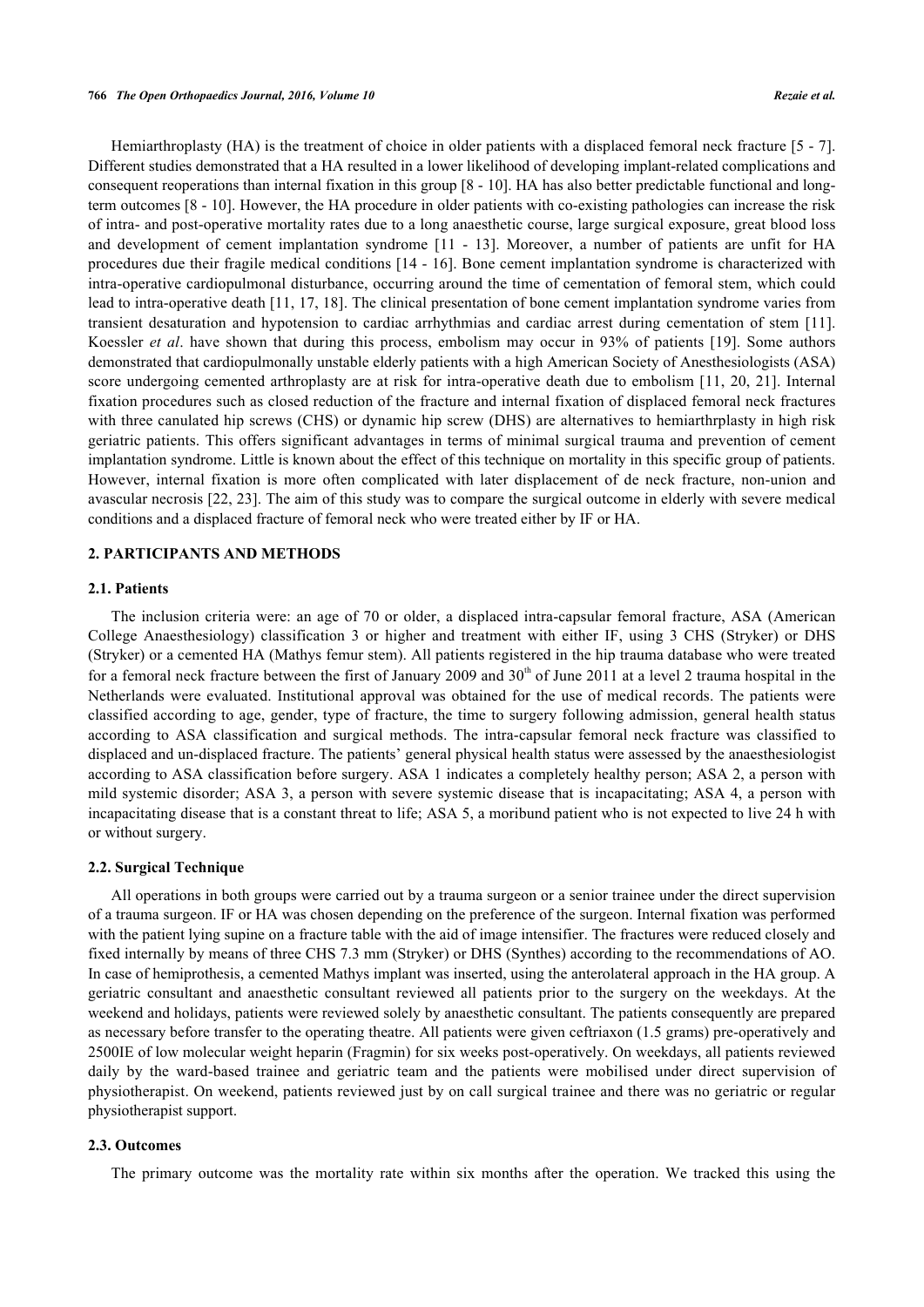Netherlands personal registration system. It is a local policy to note all surgical complications including benign complications in a patient's electronic record. The medical records including surgical and anaesthetic data were retrieved 34-64 months after surgery (mean: 51.7 month). Intra-operative details such as mean anaesthetic and operating time were also recorded. Clinical follow up was ended at 6 weeks post-operative in asymptomatic patients. Secondary outcomes are intra-operative mortality, in-hospital mortality, mortality rate within 30 days and first year after surgery, length of hospital stay, implant-related complications, general complications and re-operation rate. General complications included cardiac, pulmonary, thromboembolic and cerebrovascular events. Implant-related complications included wound bleeding, hematoma requiring blood transfusion, wound infection requiring antibiotic or surgical intervention, protrusion or promination of screw, intra-operative fracture, re-displacement of fracture, symptomatic collapse of femur head, non-union, avascular necrosis, dislocation of prosthesis, prosthesis loosening, intra-operative fracture, peri-prosthetic fracture and pain without clarification.

## **3. DATA ANALYSIS**

The statistical software used was SPSS version 20 for Mac OS. Nominal variables were tested with the Fisher's exact test. Continues variables were tested with the Mann-Whitney-U test. All tests were two sided. The results were considered significant at a two-tailed level of 0.05. The age, sex and ASA score, which are known to be associated with raised mortality, defined as cofounder and are adjusted in multivariate regression analysis. The Kaplan Meier analysis was used to analyse patients data related to mortality

## **4. RESULTS**

Between the first of January 2009 and  $30<sup>th</sup>$  of June 2011, 326 patients underwent a surgical procedure for an intracapsular femoral neck fracture: 173 underwent hemiarthroplasty (HA), 11 underwent total hip replacement (THR), 96 underwent closed reduction and internal fixation with Canulated Hip Screws (CHS) and 46 underwent closed reduction and internal fixation with Dynamic Hip Screw (DHS). In total, 80 patients met the inclusion criteria. Nineteen patients were treated with internal fixation with CHS, 6 with internal fixation with DHS and 55 patients with HA. Baseline demographic and clinical characteristics in the two groups are presented in Table **[1](#page-2-0)**. The mean age of the patients in the IF group was 81.6 years and in the HA group was 84.5 years (P=0.07). There were no significant differences in demographic characteristics between groups. A total of 7 trauma surgeons were involved in the procedures. There were no significant differences in complication rates or mortality rates of patients treated by the different surgeons.

|                                                                 | <b>Internal Fixation with CHS or DHS</b> | Hemiarthroplasty P value     |       |
|-----------------------------------------------------------------|------------------------------------------|------------------------------|-------|
| <b>Number</b>                                                   | 25                                       | 55                           |       |
| Age (mean $\pm SD$ )                                            | $81.6 \pm 6.2$                           | $84.5 \pm 6.5$               | 0.07  |
| Gender<br>Male<br>Famele                                        | $10(40.0\%)$<br>$15(60.0\%)$             | $20(36.4\%)$<br>$35(63.6\%)$ | 0.80  |
| <b>ASA</b><br>Ш<br>$IV+V$                                       | $21(84.0\%)$<br>$4(16.0\%)$              | 52 (94.5%)<br>$3(5.5\%)$     | 0.20  |
| Time to Surgery*                                                | $32 \pm 15$                              | $25 \pm 15$                  | 0.12  |
| Type of anaesthesia<br>Spinal<br>General<br><b>Missing data</b> | $0(0.00\%)$<br>$23(100\%)$               | $2(4.2\%)$<br>46 (95.8%)     | 1.00  |
| Mean difference post- and pre-operative haemoglobin **          | $0.48 \pm 0.53$                          | $1.08 \pm 0.67$              | 0.000 |
| Mean length of anaesthesia***                                   | $94 \pm 25$                              | $119\pm36$                   | 0.003 |
| Mean length of<br>Operation***                                  | $51\pm23$                                | $83 \pm 28$                  | 0.000 |

<span id="page-2-0"></span>**Table 1. Demographic and clinical details of the study population (n=80).**

ASA= American Society of Anaesthesiology IF= Internal Fixation CHS= Canulated Hip Screw DHS= Dynamic Hip Screw HA= Hemiarthroplasty \*hours \*\*gram/ dLit \*\*\*minutes

The Table **[2](#page-3-0)** demonstrates the surgical outcomes in two groups. The mean operating time was shorter in the IF group (51 minutes *vs* 83 minutes; P=0.000).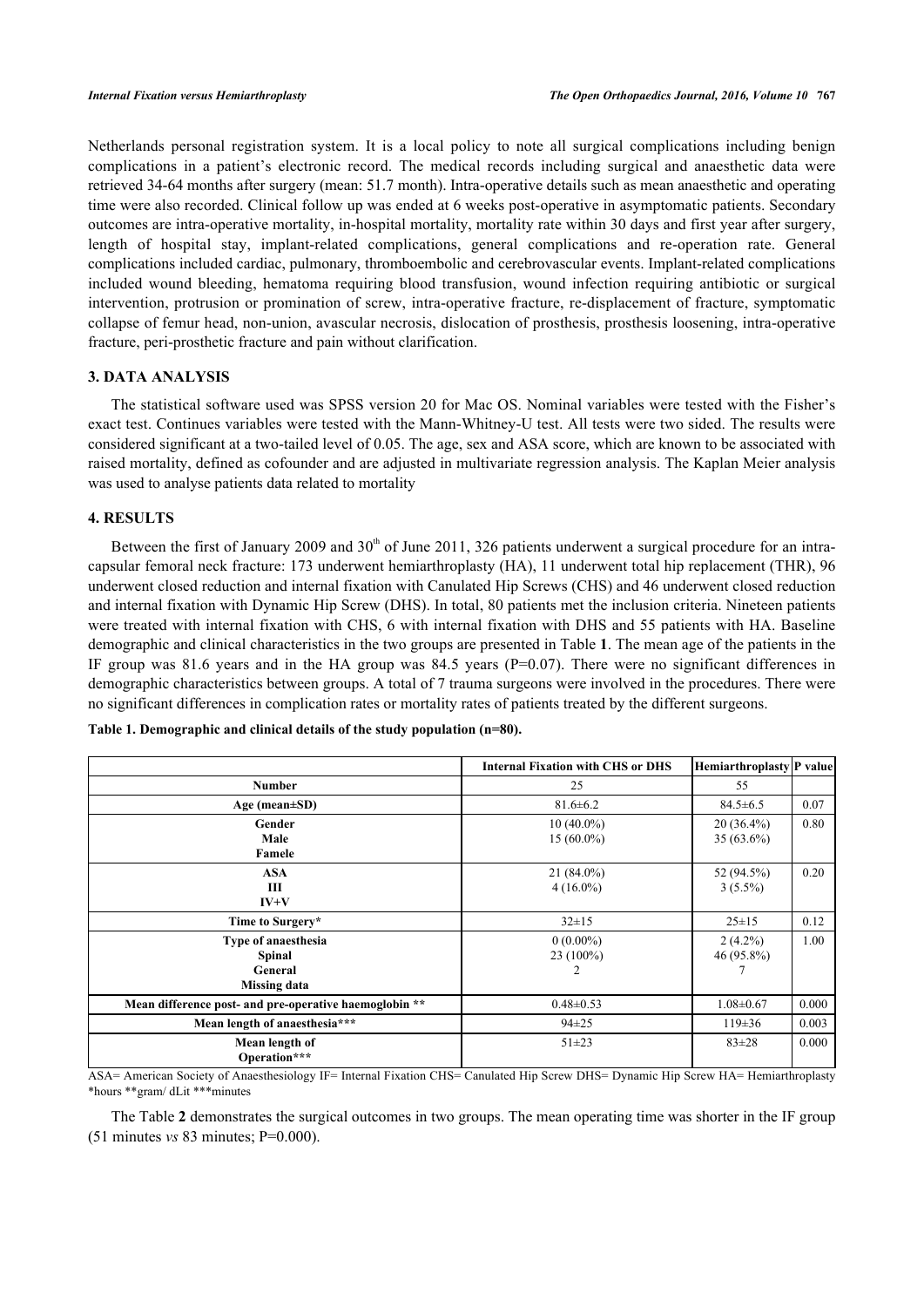|                                     | <b>Internal Fixation</b> | Hemiarthroplasty | P value |
|-------------------------------------|--------------------------|------------------|---------|
| <b>Hospital stay</b>                | $8\pm 6$                 | $9\pm 6$         | 0.49    |
| Mean                                |                          |                  |         |
| <b>Implant-related complication</b> | 9(36%)                   | $5(9.1\%)$       | 0.008   |
| <b>Re-operation rate</b>            | 4(16%)                   | $2(3.6\%)$       | 0.07    |
| <b>General complication</b>         | 6(24%)                   | $20(36.4\%)$     | 0.31    |
| <b>Mortality in hospital</b>        | $2(8.00\%)$              | $6(10.9\%)$      | 1.0     |
| Mortality within 30 days            | $2(8.00\%)$              | $12(21.8\%)$     | 0.21    |
| Mortality within 6 months           | $7(28.0\%)$              | 19 (34.5%)       | 0.62    |
| Mortality within one year           | $8(32.0\%)$              | $25(45.5\%)$     | 0.33    |

<span id="page-3-0"></span>**Table 2. Surgical outcomes in the study population.**

The mean anaesthetic time in the IF group was shorter than the HA group (94 minutes *vs* 119; P=0.003). The postoperative haemoglobin decrease in the IF group was smaller than the HA group (0.48 *vs* 1.08 gram/ dLit; P= 0.000). The mean hospital stay did not vary significantly between the two groups. (8 *vs* 9 days; P=0.49). There was no significant difference between the two groups in the rates of general complications (24% *vs* 36.4% complications; P= 0.31). The Table **[3](#page-3-1)** shows details of general complications in both groups. There was a significant difference between two groups in the rates of implant-related complication. Nine patients in the IF group and 5 patients in the HA group developed an implant-related complication (36% *vs* 9.1%, P= 0.008). The Table**4** illustrated the characteristic of Implant-related complications in the IF and HA groups. The re-operation rate did not differ between two groups (16% *vs* 3.6%, P=0.07). Four of the 25 patients in the IF group required a reoperation during the follow up. There were two cases of loss of reduction in the IF group, which was treated by conversion to HA. Two cases required replacement of screws with a shorter one because of intra-articular placement of the screws. One patient in the HA group underwent resection arthroplasty due to chronic implant infection. Other patient in the HA group was revised to total hip replacement due to aseptic femoral loosening. The 30-day mortality rate did not differ significantly in the HA group compared to the IF group (8.0% *vs* 21.8%, P= 0.21). There was no difference between two groups in the mortality rates during the hospital stay. There was no significant difference between the groups in patient survival after 30 days; 72.0% of the patients undergoing IF and  $65.5\%$  of the patients undergoing HA were still alive at 6 month follow up (P= 0.62) (Fig. **[1](#page-3-3)**).

<span id="page-3-1"></span>

| Table 3. Characteristic of general complications in the IF and HA groups. |  |  |
|---------------------------------------------------------------------------|--|--|
|---------------------------------------------------------------------------|--|--|

|                                | <b>Internal Fixation Group</b> |               | <b>Hemiarthroplasty Group</b> |               |
|--------------------------------|--------------------------------|---------------|-------------------------------|---------------|
|                                | No.                            | $\frac{6}{9}$ | N <sub>0</sub>                | $\frac{6}{9}$ |
| <b>Delirium</b>                |                                |               |                               | 9.1           |
| <b>Renal Insufficienty</b>     |                                |               |                               | 3.6           |
| <b>Respiratory Infection</b>   |                                |               |                               | 3.6           |
| <b>Pulmonary Eembolism</b>     |                                |               |                               | 3.6           |
| <b>Cardial Event</b>           |                                |               |                               |               |
| In-hospital death              |                                |               |                               | 12.7          |
| <b>Urinary Tract Infection</b> |                                |               |                               |               |
| <b>Not Specified</b>           |                                |               |                               | 3.6           |

<span id="page-3-2"></span>**Table 4. Characteristic of Implant-related complications in the IF and HA groups.**

<span id="page-3-3"></span>

|                                          |    | <b>Internal Fixation Group</b> |     | <b>Hemiarthroplasty Group</b> |  |
|------------------------------------------|----|--------------------------------|-----|-------------------------------|--|
|                                          | No | $\frac{6}{9}$                  | No. | $\frac{0}{0}$                 |  |
| <b>Wound Infection</b>                   |    |                                |     | - C                           |  |
| <b>Implant Loosening</b>                 |    |                                |     |                               |  |
| Peri-prosthetic fracture                 |    |                                |     |                               |  |
| Intra-operative fracture                 |    |                                |     |                               |  |
| <b>Protrusion or Prominence of screw</b> |    |                                |     |                               |  |
| Non-union                                |    |                                |     |                               |  |
| <b>Avascular femoral head necrosis</b>   |    |                                |     |                               |  |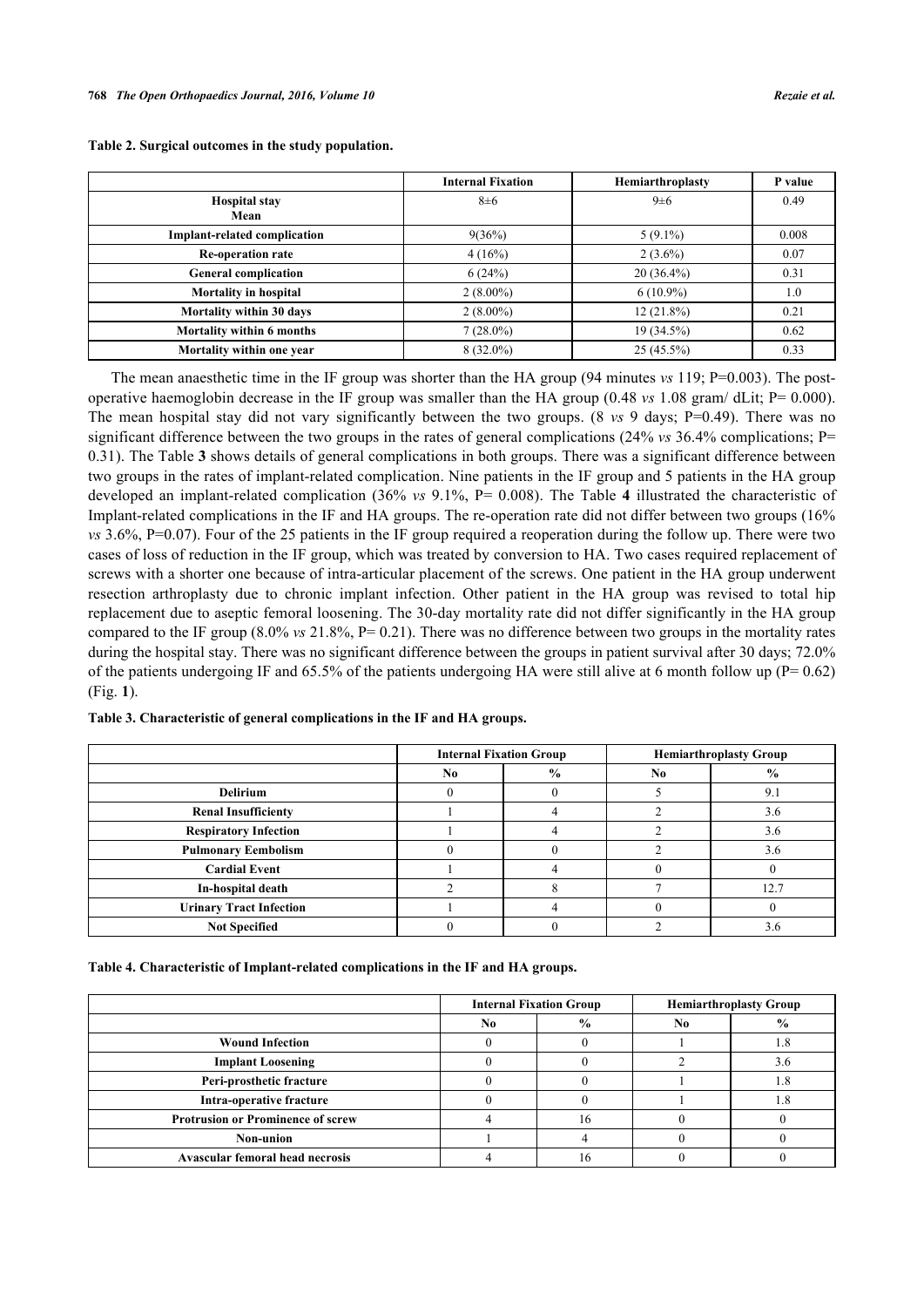

## **Survival after hip operation**

**Fig. (1).** Survival of patients (Kaplan- Meier) in months for internal fixation and hemiarthroplasty groups.

## **5. DISCUSSION**

There are few studies, which compared the surgical outcomes of internal fixation *versus* hemiarthroplasty for an intra-capsular femoral neck fractures. However, to our knowledge, this is one of very few studies that made a comparison between two treatment conditions in a specific patient group, namely, frail elderly patients (70 years or older with ASA 3 or higher) with a displaced intra-capsular femoral neck fractures. The post-operative mortality rates within 30 days, 6 months and one year were comparable in two groups. This study illustrated that IF did not improved survival rates compared to the HA for displaced intra-capsular fractures of the femur in elderly patients with ASA 3 to 5. Soderqvist *et al*. reported a mortality rate of 4% during hospitalization period, 16% at 4 month and 38% at 24 month follow up [\[24](#page-6-8)]. In our study there was a higher mortality rate compared to the literature, but this can be explained by the fact that we only included seriously ill elderly with high ASA scores [[5,](#page-5-4) [12,](#page-5-11) [23\]](#page-6-7).

Many other studies also failed to find a significant difference in mortality rate between the IF and the HA, while patients with different ASA scores were included.

Further, our study demonstrated a less surgical trauma in terms of operating time, anaesthetic time, and blood loss, which is consistent with the findings of other studies [[6,](#page-5-12) [23\]](#page-6-7). In our study, two patients (2.7%)in the HA groups died intra-operatively, one due a cardiac arrest and one due an ARDS, which initiated during cementing. Parvizi *et al*. suggested that the HA in older patient is associated with significant higher risk for developing cement implantation syndrome. According to our study, four other patients (8.2%) in the HA groups died during the hospital stay: two due to progressive cardiac failure, one due to myocardial infarction, and one due to irreversible malnutrition and multiple pressure sores.

In this cohort, we reported an implant-related complication rate of 36% in the IF group and 9.1% in the HA group. The implant-related complications in the IF group included four cases of protrusion or promination of screw, four cases of avascular necrosis of caput femoris, and one case of non-union. The reported complications in the HA group included two cases of aseptic loosening of prosthesis, two cases of intra-operative fractures, one case of infection and one case of secondary coxarthrosis. This failure rate is comparable with the findings of most previous studies [[6](#page-5-12), [23\]](#page-6-7). Although, the failure of IF can be treated by revision operation, this secondary operation is undesirable in frail elderly. Therefore, the HA is still the preferred procedure for a displaced femoral neck fracture in elderly patients due a lower rate of implant-related complications and consequent reoperations than internal fixation with IF [[8](#page-5-6) - [10](#page-5-7)].

Our IF study group was of limited size and in general the preferred choice of procedure was the HA. We are aware that a larger sample size for this study is desirable, however this study yielded some interesting observations. The major limitation of this study was the fact that the patients were not randomised to the two groups and the operative technique was chosen by the individual surgeon, whose decision may have been influenced by the patient's comorbidity and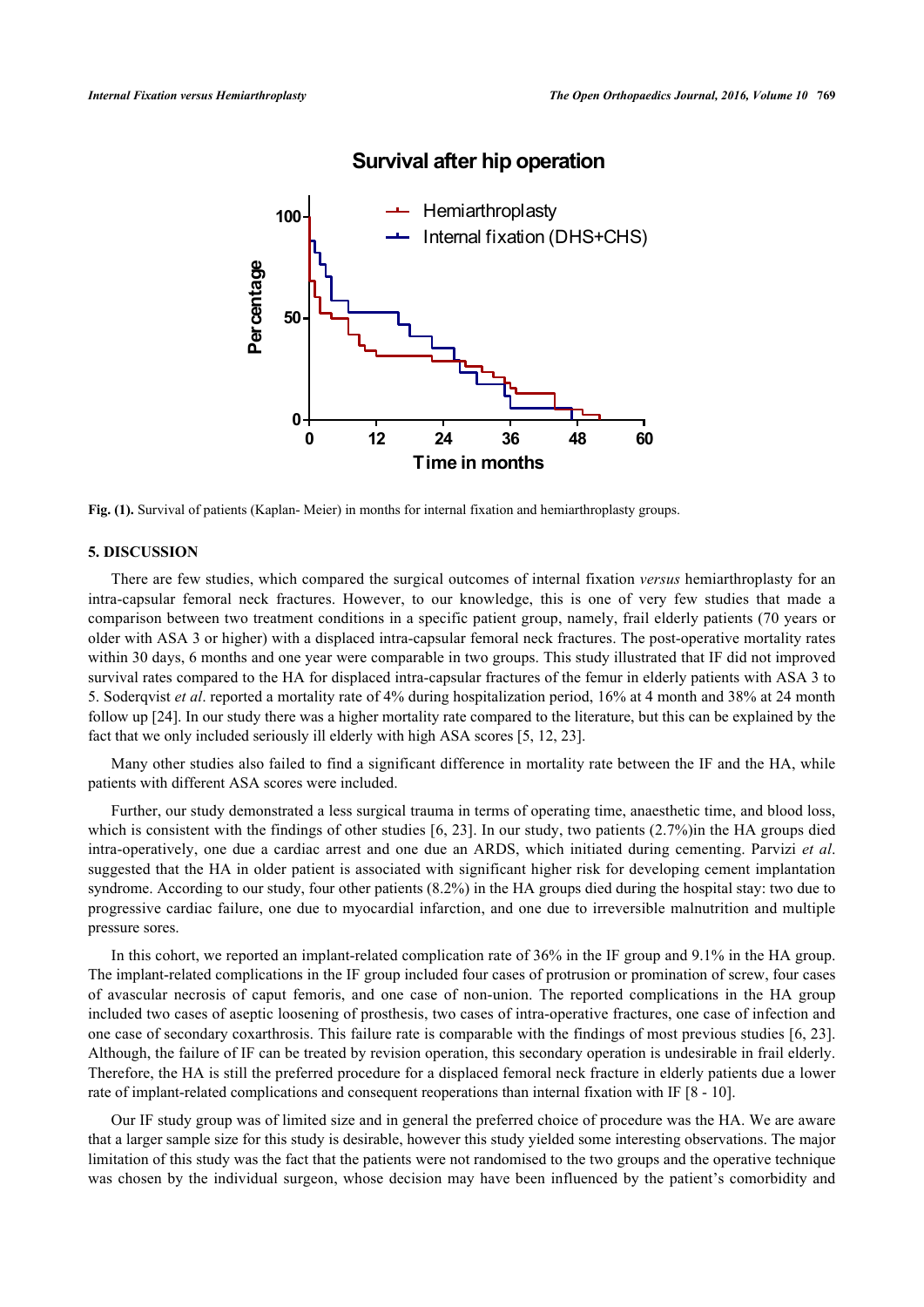frailty. However, the results of a Randomised Control Trial (RCT) can not be generalised to all patients with a hip fracture, due the potential exclusion of frail elderly patients, who may lack the capacity to give informed consent. Due to retrospective character of this cohort, it was difficult to track all the relevant data of functional outcomes. A prospective study might include a comparison of the postoperative mobility and patient satisfaction in both procedures.

#### **CONCLUSION**

A hemiarthroplasty is the treatment of choice for a displaced intra-capsular femoral neck fracture in elderly, which is in keeping with existing guidance. The IF is associated with more implant-related complications than the HA in treatment of a displaced femoral neck fracture in elderly patients with ASA 3 or higher. There is no evidence that IF can improve the post-operative mortality rates, although IF not associated with intra-operative adverse events due to a cement implantation syndrome.

## **CONFLICT OF INTEREST**

The authors confirm that this article content has no conflict of interest.

#### **ACKNOWLEDGEMENTS**

Declared none.

#### **REFERENCES**

- <span id="page-5-0"></span>[1] Raaymakers EL. Fractures of the femoral neck: a review and personal statement. Acta Chir Orthop Traumatol Cech 2006; 73(1): 45-59. [PMID: [16613748\]](http://www.ncbi.nlm.nih.gov/pubmed/16613748)
- <span id="page-5-1"></span>[2] Richmond J, Aharonoff GB, Zuckerman JD, Koval KJ. Mortality risk after hip fracture. J Orthop Trauma 2003; 17(1): 53-6. [\[http://dx.doi.org/10.1097/00005131-200301000-00008](http://dx.doi.org/10.1097/00005131-200301000-00008)] [PMID: [12499968\]](http://www.ncbi.nlm.nih.gov/pubmed/12499968)
- <span id="page-5-2"></span>[3] van Dortmont LM, Douw CM, van Breukelen AM, *et al.* Outcome after hemi-arthroplasty for displaced intracapsular femoral neck fracture related to mental state. Injury 2000; 31(5): 327-31. [\[http://dx.doi.org/10.1016/S0020-1383\(99\)00304-6\]](http://dx.doi.org/10.1016/S0020-1383(99)00304-6) [PMID: [10775686](http://www.ncbi.nlm.nih.gov/pubmed/10775686)]
- <span id="page-5-3"></span>[4] Roche JJ, Wenn RT, Sahota O, Moran CG. Effect of comorbidities and postoperative complications on mortality after hip fracture in elderly people: prospective observational cohort study. BMJ 2005; 331(7529): 1374. [\[http://dx.doi.org/10.1136/bmj.38643.663843.55](http://dx.doi.org/10.1136/bmj.38643.663843.55)] [PMID: [16299013\]](http://www.ncbi.nlm.nih.gov/pubmed/16299013)
- <span id="page-5-4"></span>[5] Onnerfält R. Treatment of the displaced femoral neck fracture, as reflected in Acta Orthopaedica Scandinavica. Acta Orthop 2010; 81(1): 15-20.

[\[http://dx.doi.org/10.3109/17453671003635801\]](http://dx.doi.org/10.3109/17453671003635801) [PMID: [20170419](http://www.ncbi.nlm.nih.gov/pubmed/20170419)]

- <span id="page-5-12"></span>[6] Parker MJ, Khan RJ, Crawford J, Pryor GA. Hemiarthroplasty *versus* internal fixation for displaced intracapsular hip fractures in the elderly. A randomised trial of 455 patients. J Bone Joint Surg Br 2002; 84(8): 1150-5. [\[http://dx.doi.org/10.1302/0301-620X.84B8.13522\]](http://dx.doi.org/10.1302/0301-620X.84B8.13522) [PMID: [12463661](http://www.ncbi.nlm.nih.gov/pubmed/12463661)]
- <span id="page-5-5"></span>[7] Sendtner E, Renkawitz T, Kramny P, Wenzl M, Grifka J. Fractured neck of femurinternal fixation *versus* arthroplasty. Dtsch Arztebl Int 2010; 107(23): 401-7. [PMID: [20589205\]](http://www.ncbi.nlm.nih.gov/pubmed/20589205)
- <span id="page-5-6"></span>[8] Støen RØ, Lofthus CM, Nordsletten L, Madsen JE, Frihagen F. Randomized trial of hemiarthroplasty *versus* internal fixation for femoral neck fractures: no differences at 6 years. Clin Orthop Relat Res 2014; 472(1): 360-7. [\[http://dx.doi.org/10.1007/s11999-013-3245-7\]](http://dx.doi.org/10.1007/s11999-013-3245-7) [PMID: [23975250](http://www.ncbi.nlm.nih.gov/pubmed/23975250)]
- [9] Murphy DK, Randell T, Brennan KL, Probe RA, Brennan ML. Treatment and displacement affect the reoperation rate for femoral neck fracture. Clin Orthop Relat Res 2013; 471(8): 2691-702. [\[http://dx.doi.org/10.1007/s11999-013-3020-9\]](http://dx.doi.org/10.1007/s11999-013-3020-9) [PMID: [23640205](http://www.ncbi.nlm.nih.gov/pubmed/23640205)]
- <span id="page-5-7"></span>[10] van den Bekerom MP, Sierevelt IN, Bonke H, Raaymakers EL. The natural history of the hemiarthroplasty for displaced intracapsular femoral neck fractures. Acta Orthop 2013; 84(6): 555-60. [\[http://dx.doi.org/10.3109/17453674.2013.867763\]](http://dx.doi.org/10.3109/17453674.2013.867763) [PMID: [24286565](http://www.ncbi.nlm.nih.gov/pubmed/24286565)]
- <span id="page-5-8"></span>[11] Donaldson AJ, Thomson HE, Harper NJ, Kenny NW. Bone cement implantation syndrome. Br J Anaesth 2009; 102(1): 12-22. [\[http://dx.doi.org/10.1093/bja/aen328\]](http://dx.doi.org/10.1093/bja/aen328) [PMID: [19059919](http://www.ncbi.nlm.nih.gov/pubmed/19059919)]
- <span id="page-5-11"></span>[12] Kenzora JE, McCarthy RE, Lowell JD, Sledge CB. Hip fracture mortality. Relation to age, treatment, preoperative illness, time of surgery, and complications. Clin Orthop Relat Res 1984; (186): 45-56. [PMID: [6723159\]](http://www.ncbi.nlm.nih.gov/pubmed/6723159)
- <span id="page-5-9"></span>[13] Sexson SB, Lehner JT. Factors affecting hip fracture mortality. J Orthop Trauma 1987; 1(4): 298-305. [\[http://dx.doi.org/10.1097/00005131-198701040-00005](http://dx.doi.org/10.1097/00005131-198701040-00005)] [PMID: [3506066\]](http://www.ncbi.nlm.nih.gov/pubmed/3506066)
- <span id="page-5-10"></span>[14] Bosch U, Schreiber T, Skutek M, Cserháti P, Fekete K, Krettek C. Minimally invasive screw fixation of the intracapsular femoral neck